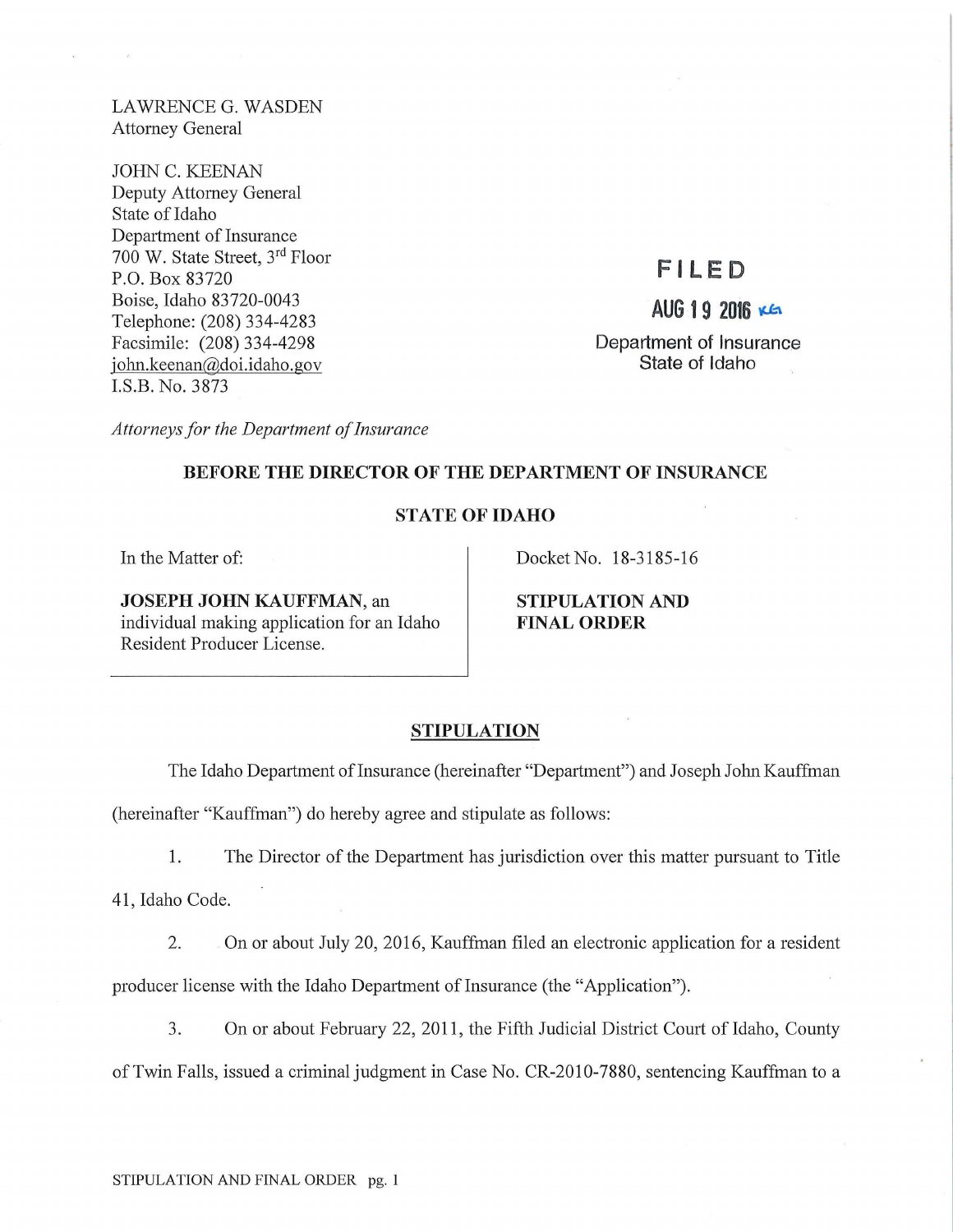term of probation for felony driving under the influence, which probation was subsequently extended to November 6, 2018.

4. Upon review of Kauffman's Application and related documents provided to the Department, the Department is willing to issue to Kauffman a resident producer license on a provisional basis subject to the following terms and conditions:

- a. Six (6) months after entry of the Final Order herein and continuing every six (6) months thereafter until such time as Kauffman has been fully released from probation and any conditions relating thereto by the Fifth Judicial District Court of Idaho, or other district court having jurisdiction therefor, Kauffman shall file a report in writing to the Licensing Section of the Idaho Department of Insurance, PO Box 83720, Boise, Idaho, 83720- 0043, as to his current personal, employment, and probation status, including but not limited to: current residential address and phone number; current business address and phone number; current employment status; and current status of probation and any legal or personal issues relating thereto;
- b. In addition to the periodic written report required in paragraph "a" above, Kauffman shall immediately notify and report in writing to the Idaho Department of Insurance any change in the following: (1) his residency status with the state of Idaho; (2) his residential address or phone number; (3) his employment status, including new employment or change in location of employment; (4) his business or employer address or phone number; (5) any alleged violation, pending criminal charge or proceeding, or any conviction for violation of the law; (6) any newly-imposed criminal

 $\mathcal{L}_{\mathcal{A}}$ 

 $\sim$   $\alpha$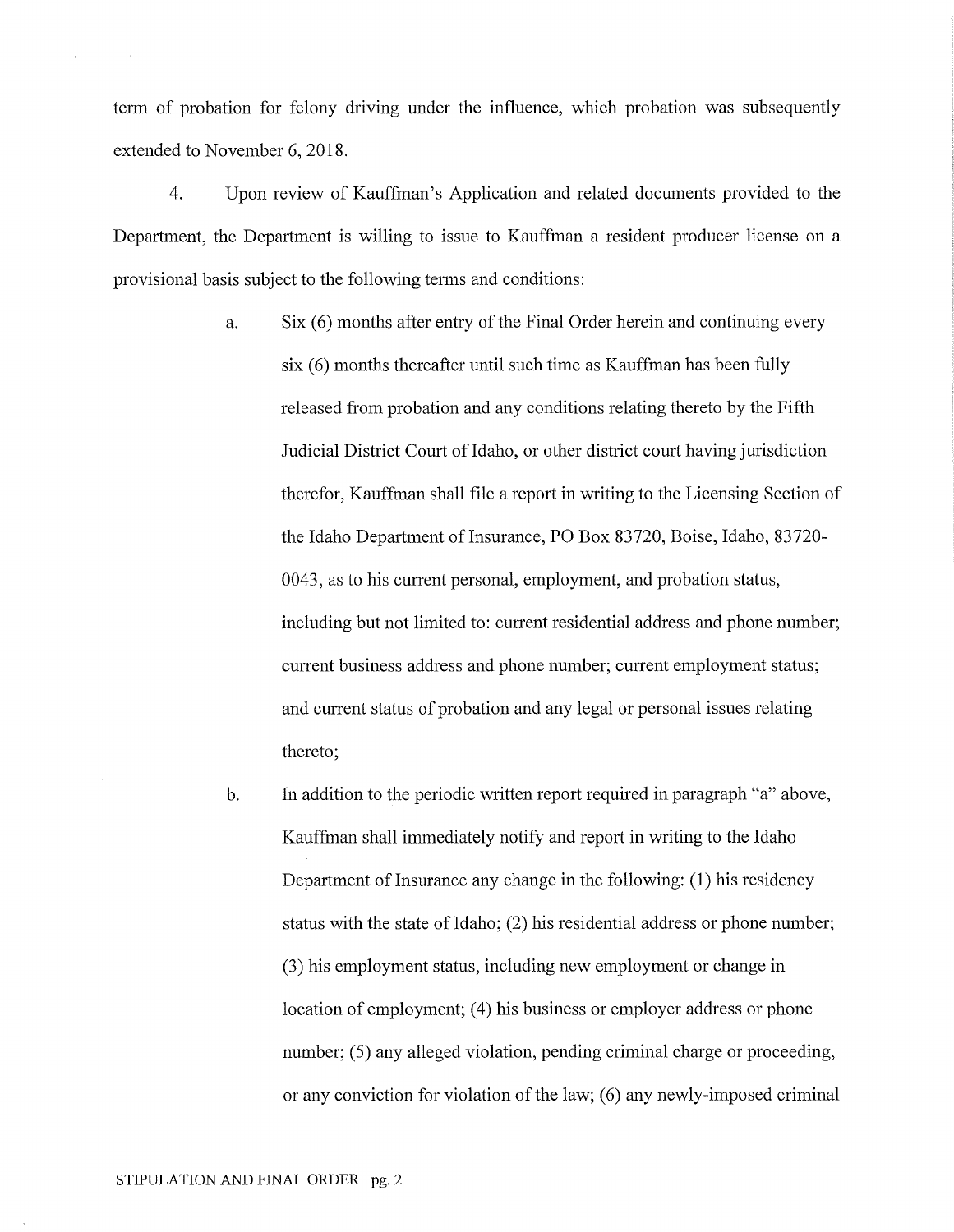probation, or any allegations or findings that he violated any existing probation, or any change in the status of probation; and,

c. Kauffman will obey and adhere to the Idaho Insurance Code, title 41, Idaho Code, and related rules at all times.

5. At any time while Kauffman's provisional resident producer license is in place, the Director may revoke such license for cause at any time, without the right to a prior hearing, if the Director determines that the interests of insureds or the public are endangered.

6. The resident producer license granted to Kauffman on a provisional basis shall continue in effect, unless earlier surrendered or revoked, until such time as Kauffman is fully released from probation and any conditions relating thereto by the Fifth Judicial District Court of Idaho, or other district court having jurisdiction therefor.

7. Upon being fully released from probation, Kauffman shall immediately notify the Licensing Section of the Department of such release from probation and provide documentation evidencing such release. Thereafter the Department shall determine whether to issue Kauffman an unrestricted resident producer license. Should the Department deny issuance of an unrestricted producer license to Kauffman, the Department shall serve notice of such decision to Kauffman, together with notification of any right to hearing or to appeal of the Department's denial.

8. The terms of this Stipulation are appropriate and proper under the circumstances referenced herein; and the parties hereto have entered into this Stipulation knowingly, voluntarily, and with full knowledge of any rights they may be waiving thereby.

9. Before executing this Stipulation, the parties have had the opportunity to review this Stipulation with their respective attorneys and to seek appropriate advice and counsel relating to this Stipulation and Final Order.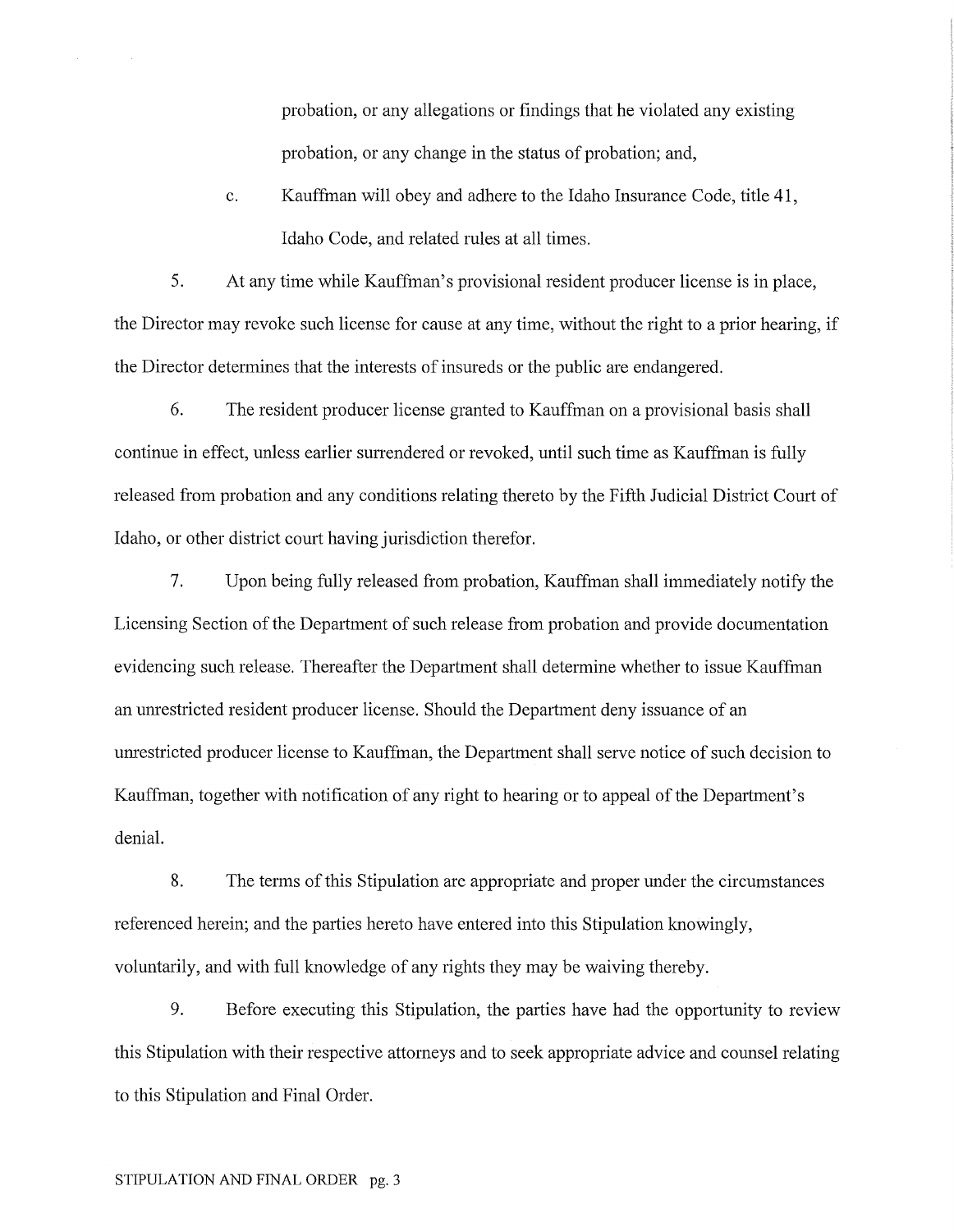10. The parties hereto waive their right to notice and hearing at which they may be represented by counsel, present evidence, and examine witnesses. The parties hereto further waive their right of reconsideration, appeal, and other rights as set forth in title 41 and title 67, chapter 52, Idaho Code, including the right to submit this matter for review by a court of competent jurisdiction.

11. The parties hereto have reviewed the proposed Final Order and agree as to its form and that said Final Order may be submitted to the Director of the Department for his review and signature.

#### **IT** IS SO **AGREED.**

DATED THIS day of , 2016.

By: Joseph John Kauff

| <b>STATE OF IDAHO</b>                   |                  |
|-----------------------------------------|------------------|
| County of $\overrightarrow{A}_{\alpha}$ | $\therefore$ SS. |
|                                         |                  |

On this  $16^{44}$  day of  $\overline{A_{UQ}}$  , 2016, before me, the undersigned Notary Public, personally appeared JOSEPH JOFX/KAUFFMAN, proved to me on the basis of satisfactory evidence to be the person whose name is subscribed to the within instrument, and acknowledged to me that he executed the same.

IN WITNESS WHEREOF, I have hereunto set my hand and affixed my official seal the day and year in this certificate first above written.

| <b>NOAH RACHAN</b>                          |         |  |
|---------------------------------------------|---------|--|
| <b>NOTARY PUBLIC</b>                        | Notary  |  |
| STATE OF IDAHO                              | Residin |  |
| Advantage of the provincial and company and | My com  |  |

| Notary Public                                   |            |
|-------------------------------------------------|------------|
| Residing at $15155 \text{ or } 4 \text{ or } 5$ |            |
| My commission expires                           | $-16.2021$ |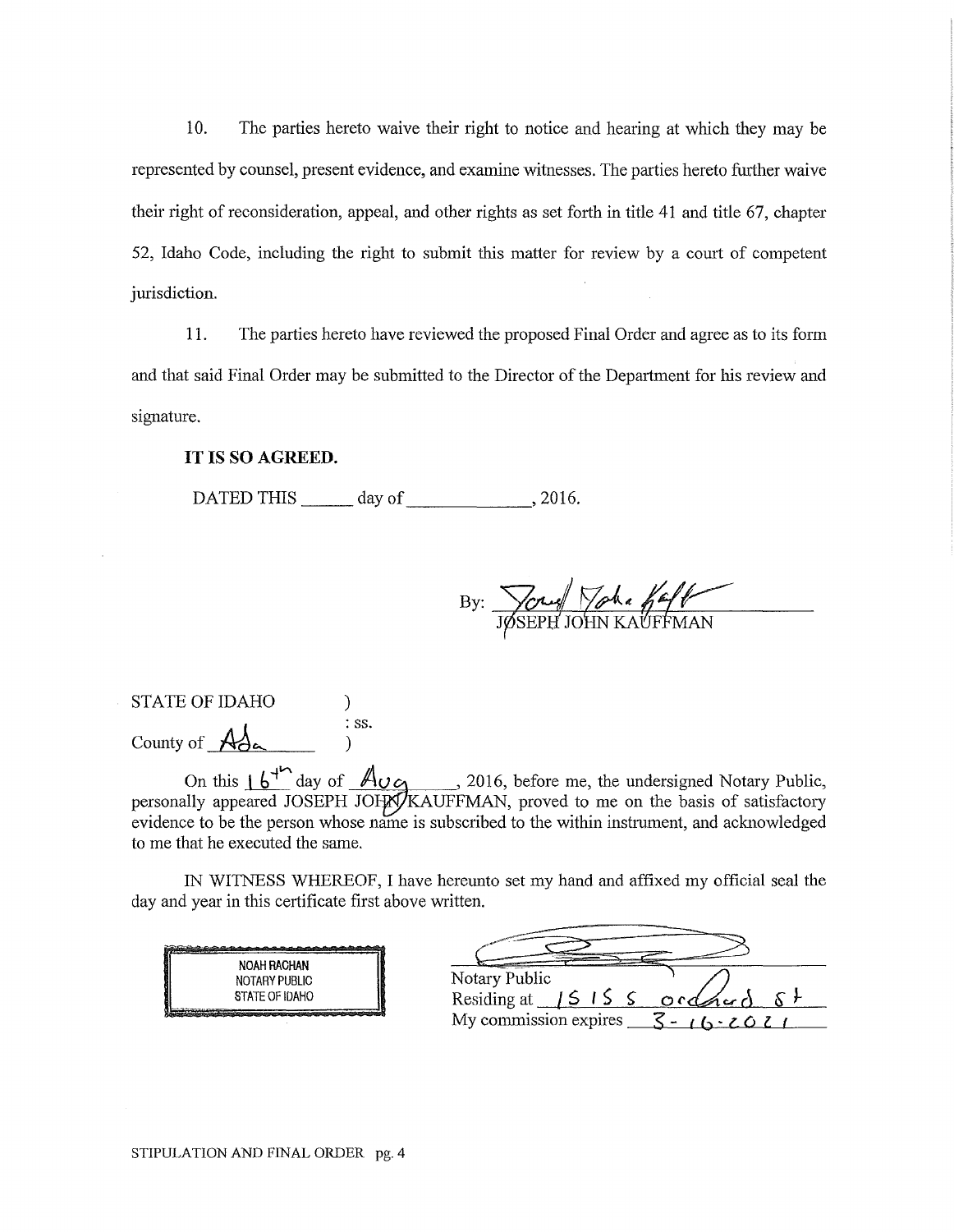## **IT IS SO AGREED.**

DATED THIS  $\frac{12^{th}}{2}$  day of  $\frac{$ llugust ... . 2016.

: SS.

# STATE OF IDAHO DEPARTMENT OF INSURANCE

By: <u>beingin</u> Sichl

GEORGIA SIEHL Bureau Chief, Company Activities Bureau

STATE OF IDAHO )

County of Ada )

On this  $/2$ <sup>*II*</sup> day of *Hugust*, 2016, before me, the undersigned Notary Public, personally appeared GEORGIA SIEHL, proved to me on the basis of satisfactory evidence to be the person whose name is subscribed to the within instrument, and acknowledged to me that she executed the same.

IN WITNESS WHEREOF, I have hereunto set my hand and affixed my official seal the day and year in this certificate first above written.



Notary Public of Idaho Residing at **Boise** My commission expires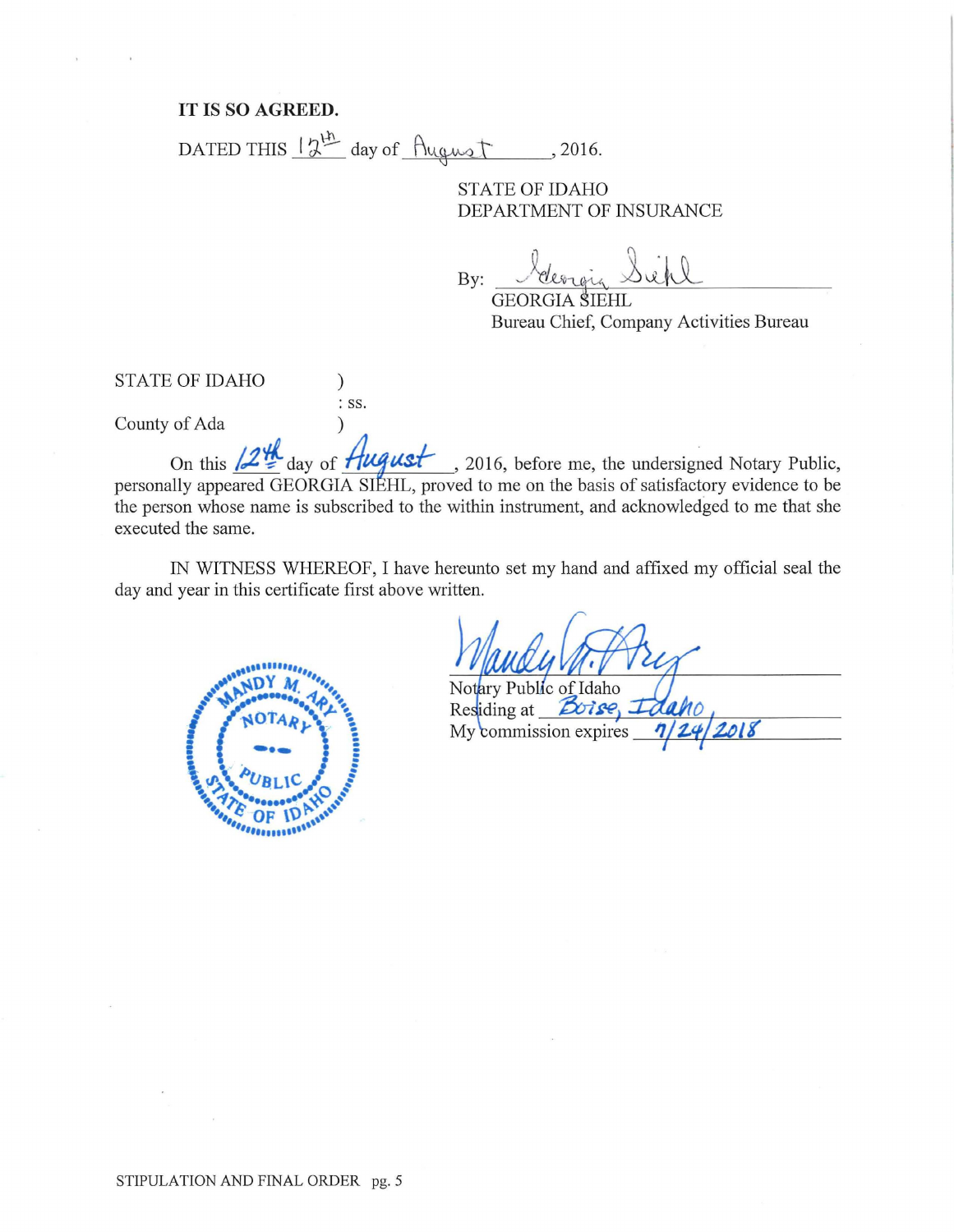#### **FINAL ORDER**

The parties hereto, namely the Idaho Department of Insurance and JOSEPH JOHN KAUFFMAN, having entered into the foregoing Stipulation, and the form of the order having been approved, the Director, having reviewed the same, does hereby find that there is a factual basis for entry of a Final Order herein; and,

**NOW, THEREFORE,** based on the foregoing and in consideration of the premises,

**IT IS HEREBY ORDERED** that the foregoing Stipulation is APPROVED, is an ORDER of the Director, is adopted in full, and is incorporated herein as if set fmih in full and made a part hereof;

**IT IS FURTHER ORDERED** that JOSEPH JOHN KAUFFMAN shall be issued a resident producer license on a provisional basis for the period of time that he remains on criminal probation, unless such license is earlier surrendered or revoked, based on the conditions and agreement as set forth in the above Stipulation and in accordance with law;

**IT IS FURTHER ORDERED** that JOSEPH JOHN KAUFFMAN shall file a report with the Department of Insurance every six (6) months from the date of this Final Order until such time as he is fully released from probation in the form and manner as provided in the Stipulation; and

**IT IS FURTHER ORDERED** that JOSEPH JOHN KAUFFMAN shall immediately report in writing to the Department of Insurance any changes to his circumstances in the form and manner as provided in this Stipulation.

### **IT IS SO ORDERED.**

DATED THIS  $\frac{12\pi}{3}$  day of August, 2016.

STATE OF IDAHO DEPARTMENT OF INSURANCE

en Clemeero DEAN CAMERON

**Director**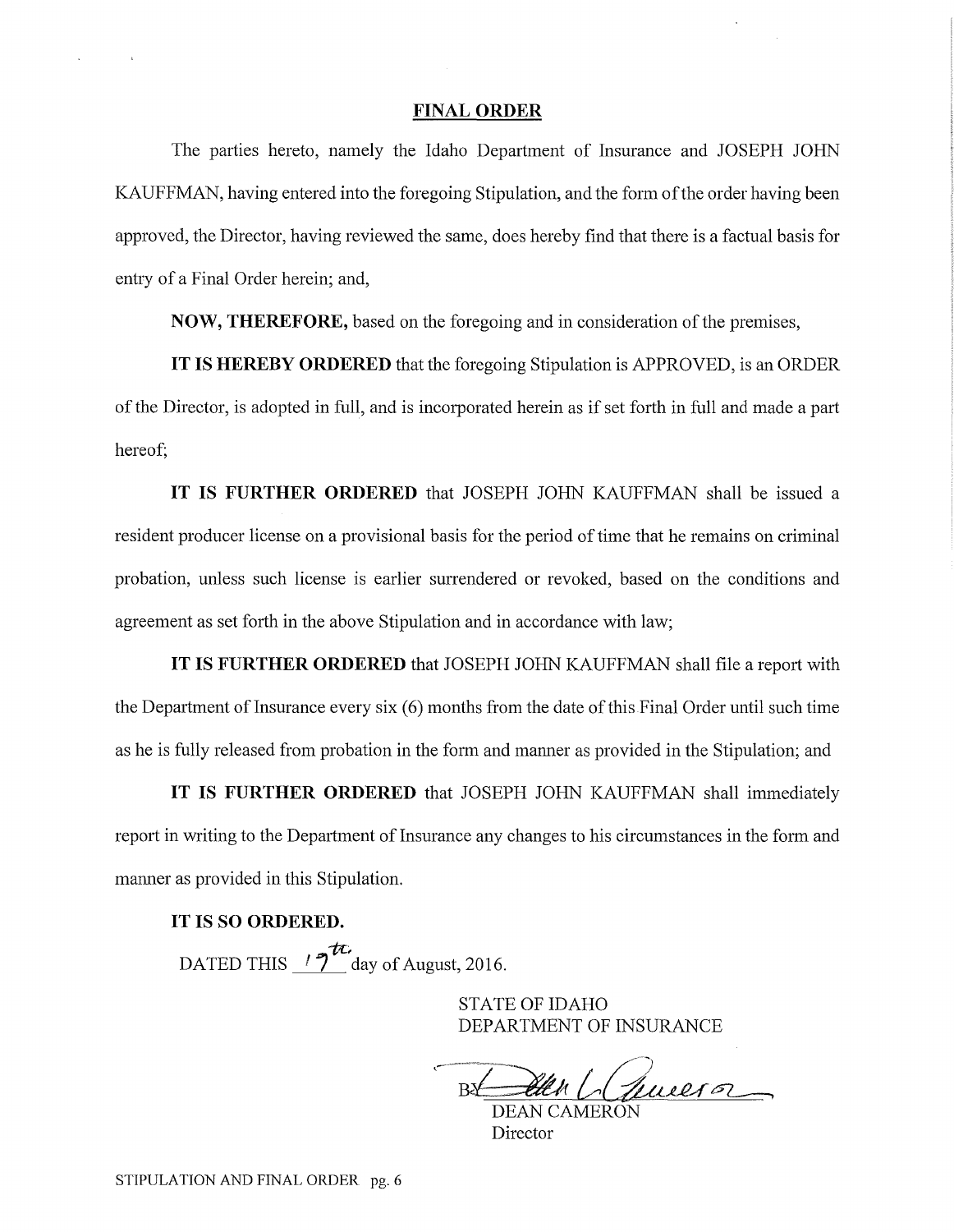# **NOTIFICATION REGARDING REPORTABLE PROCEEDINGS**

This is considered a reportable administrative proceeding. As such, it is a public record and is public information that may be disclosed to other states and reported to companies of which you are actively appointed. This information will be reported to the National Association of Insurance Commissioners (NAIC) and will appear in the Idaho Department of Insurance's online searchable database. Be aware that this proceeding must be disclosed on any license application and must be reported to any and all states in which you hold an insurance license.

 $\sim 100$ 

 $\label{eq:2.1} \begin{split} \mathcal{L}_{\text{max}}(\mathbf{x}) = \mathcal{L}_{\text{max}}(\mathbf{x}) \mathcal{L}_{\text{max}}(\mathbf{x}) \mathcal{L}_{\text{max}}(\mathbf{x}) \mathcal{L}_{\text{max}}(\mathbf{x}) \mathcal{L}_{\text{max}}(\mathbf{x}) \mathcal{L}_{\text{max}}(\mathbf{x}) \mathcal{L}_{\text{max}}(\mathbf{x}) \mathcal{L}_{\text{max}}(\mathbf{x}) \mathcal{L}_{\text{max}}(\mathbf{x}) \mathcal{L}_{\text{max}}(\mathbf{x}) \mathcal{L}_{\text{max}}(\mathbf{x}) \mathcal{L}_{\text{max}}(\math$